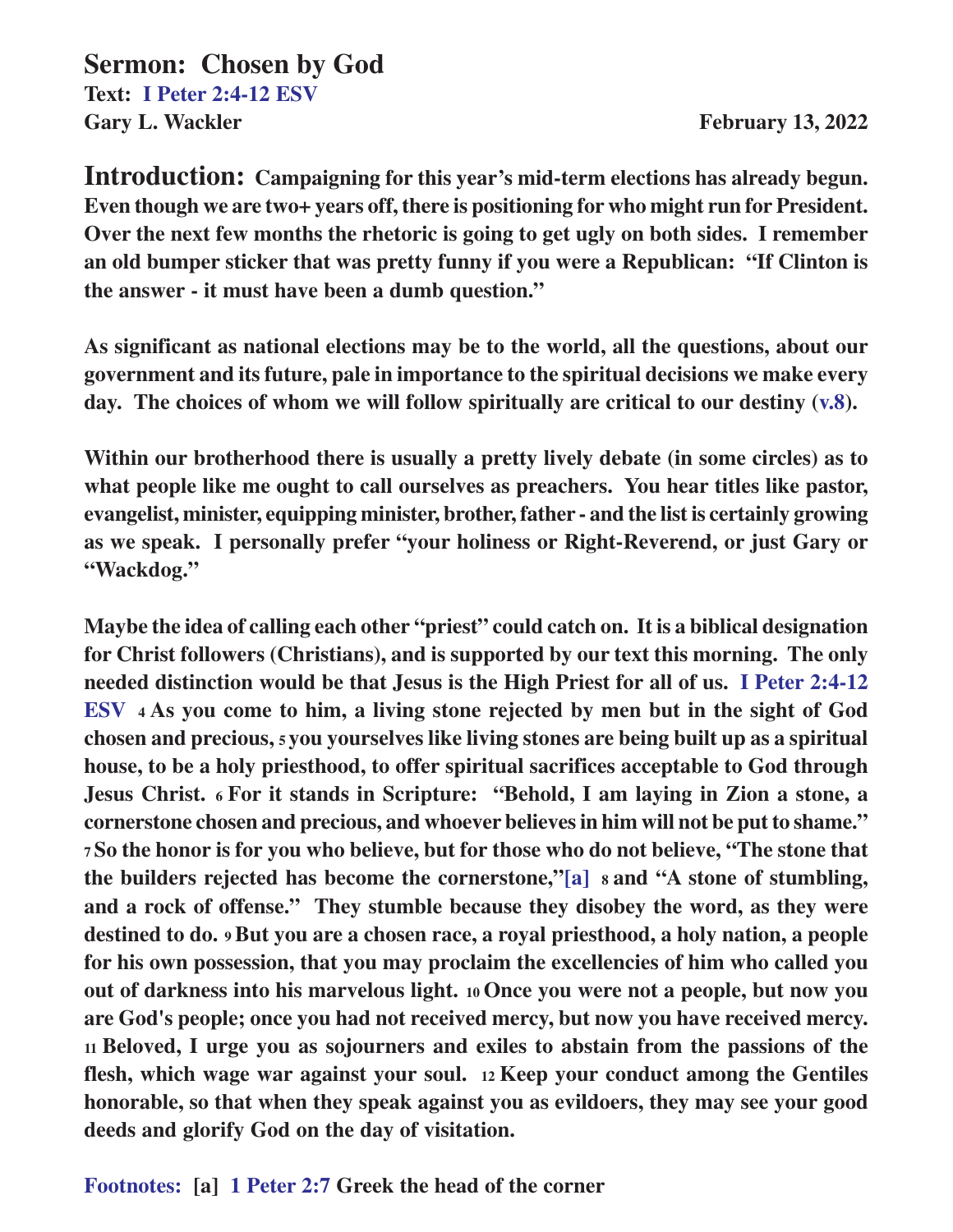**This is a review of who was listening last week during the sermon: How many priests do we have here this morning? What a headline for the local newspapers: priests come to worship at Weston Church of Christ! So everyone, who is a follower of Jesus Christ, is a priest. I also hope you understand the implications of that vocation (calling). I want to focus in on the familiar verse 9. Look at the parallelism in the front of this verse that are titles/offices describing us.**

**I Peter 2:9 ESV 9 But you are a chosen race, a royal priesthood, a holy nation, a people for his own possession, that you may proclaim the excellencies of him who called you out of darkness into his marvelous light.**

**But what are our duties since:**

## **I. God Has Chosen Us Out of Darkness (the world).**

**This means God has chosen us to be different from the world. God has chosen us to be priests and serve His Son, Jesus, the High Priest. Priests are no longer those from some elite clan or those lucky enough to be born into the right family, but all those who have responded to the grace of God.**

**We were changed when we were saved and brought out of the world, and we dare no longer behave as we once did.**

**I Corinthians 6:9-11 ESV 9 Or do you not know that the unrighteous[a] will not inherit the kingdom of God? Do not be deceived: neither the sexually immoral, nor idolaters, nor adulterers, nor men who practice homosexuality,[b] 10 nor thieves, nor the greedy, nor drunkards, nor revilers, nor swindlers will inherit the kingdom of God. 11 And such were some of you. But you were washed, you were sanctified, you were justified in the name of the Lord Jesus Christ and by the Spirit of our God.**

#### **Footnotes:**

- **[a] 1 Corinthians 6:9 Or wrongdoers**
- **[b] 1 Corinthians 6:9 The two Greek terms translated by this phrase refer to the passive and active partners in consensual homosexual acts**

**And now because of Jesus, all who have been washed by Jesus' blood are priests. Our purpose is clear. It is: that you may proclaim the excellencies (mighty and glorious deeds) of him who called you out of darkness into his marvelous light."**

**A. For the purpose of service**

**We'll talk of vocalizing praise toward God in a moment, but certainly "proclaiming" our praise to God must be more than lip-service.**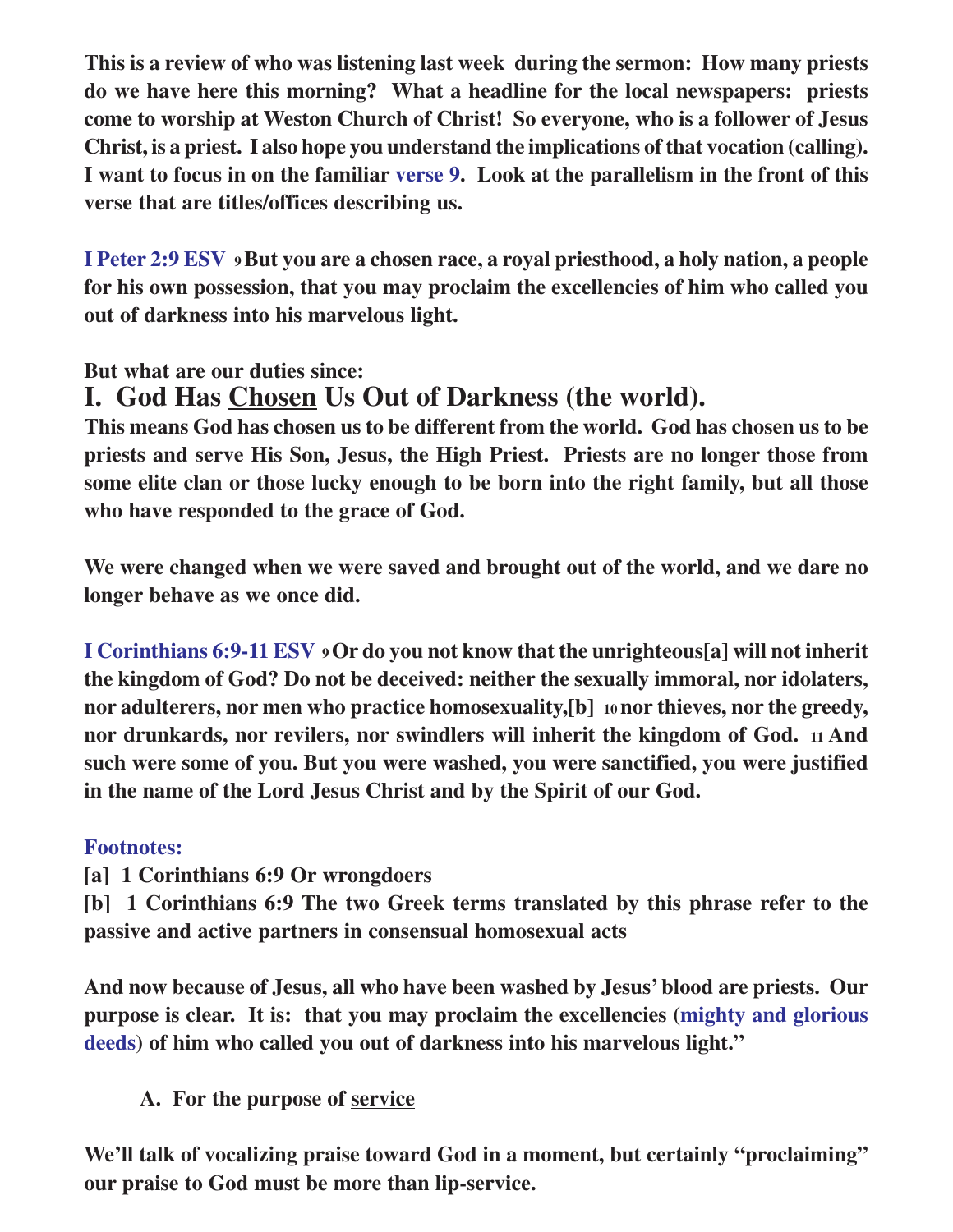**Mark 7:6 ESV 6 And he said to them, "Well did Isaiah prophesy of you hypocrites, as it is written, "'This people honors me with their lips, but their heart is far from me;**

**Psalm 34:12-14 ESV 12 What man is there who desires life and loves many days, that he may see good? 13 Keep your tongue from evil and your lips from speaking deceit. <sup>14</sup>Turn away from evil and do good; seek peace and pursue it.**

**There are many varied ministries within the Church and not all are centered around words. And those ministries are just as valuable to God as what a teacher or I might do.**

**Now - don't take this as whining, but in some churches there is too much pressure on just the minister "to do things." Our Restoration Movement has historically been known for their debates with the Roman Catholic Church. We have insisted, since Martin Luther, on the "priesthood of** *all* **believers," i.e., no hierarchy of clergy needed. Even though some of our theology is significantly different, we are more like them in practice than any of us would want to admit.**

**In our churches, many times, you will see only certain people pray. When we did this kind of thing in the past - only men would pass the sacred offering plates and communion ware. Even today, many times there is little place for women in ministry even though Scripture never prohibits much of what we keep for "men only." I sometimes wish Paul in Romans 16 would have been more specific about the duties of Phoebe, Priscilla, Mary, Junia and Julia - and how it was they assisted the Apostle Paul in ministry.**

**God Has Chosen Us Out of Darkness (the world)...**

**B. For the purpose of speaking.**

**You've heard this, I believe: "It is not what you say that counts; it is what you do," or "I'd rather see a sermon than hear one." Jesus often spoke in parables about following though in action on spoken promises. Speaking is important because faith comes by hearing the Gospel, but our speaking must be connected to service and ministry. Yet, we will have missed the point, if all we do is "do things" and never "say things."**

**I find among most churches such an awful silence. People do not speak (confess) their faith. Someone from some other religious group comes and knocks on your door. You're standing at the door and there in front of you is someone witnessing from some other religious group. You've been in church all your life, and they're just piling up Scripture all around you, up to your ears. And all you can think of is "Jesus wept." Now what do I say? I need some Scripture; I need some Scripture. Some have been in church 40, 50, 60 years and have nothing to say to these front-porch evangelists.**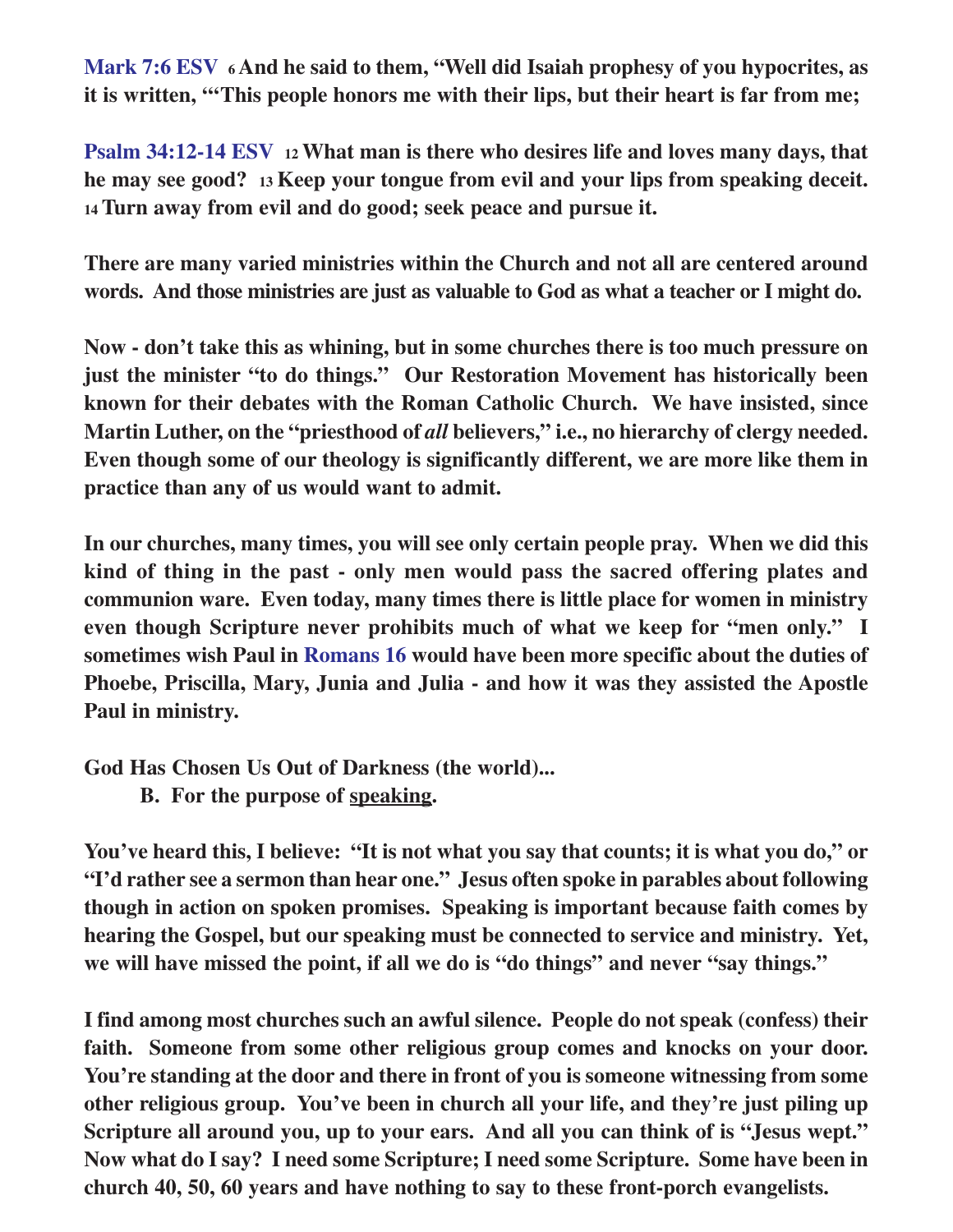**You know one reason we don't have anything to say?**

**It is difficult to find Sunday school in churches today. It used to be, many times when you would go into our churches, there was one Sunday School class, and it was a lecture-style. Somebody stood up in front and lectured for thirty minutes, took an offering, sang "Bless Be the Tie that Binds," and then we would go out to the sanctuary to hear another monologue.**

**Sometimes there might be another class where people can have an open discussion about the Bible. And you'll hear someone say: "I don't want to go into one of those classses, too touchy-feely, I just like to hear brother so-and-so talk." When you cut through all that, don't we want to say: "This is what I believe." This is where I stand!**

**We make a lot of excuses like: "Well, it's not what you say that counts, it's what you do." Well, what have you been doing? Well, nothing, but it's not what you say that counts. And deep down we realize that "saying it" is the hardest part of all. (churches used to have a mid-week calling program)**

**Valentine's Day is almost here. There are a lot of men who will buy flowers and candy (or a new vacuum cleaner, if they have a death wish) rather than simply say, "I love you." "Well. Ben, why don't you just say you love me?" Oh, be quiet and just eat your candy!" What's so difficult about it? I'll tell you what's difficult - the most difficult deed you will ever perform is to** *say something* **extremely important.**

# **II. God Has Chosen Us to Declare His Praises.**

#### **A. In good times**

**Our lives as well as our assemblies ought to be filled with praise. Our services ought to be, whenever possible, upbeat, celebrative, encouraging - and we can do that without being untrue to our tradition. Being ready and willing to praise our Lord is not at odds with what God has in mind for His people.**

**A time of testimony and sharing how God works in our lives is certainly appropriate. We ought to want to share about all the blessings we've been given. That is often easier in small groups like Sunday School and Wednesday night gatherings.**

**It is our task/privilege to share the Good News as difficult as that may be for some of us. As priests, though, we have a clear responsibility and stewardship for the Word of God.**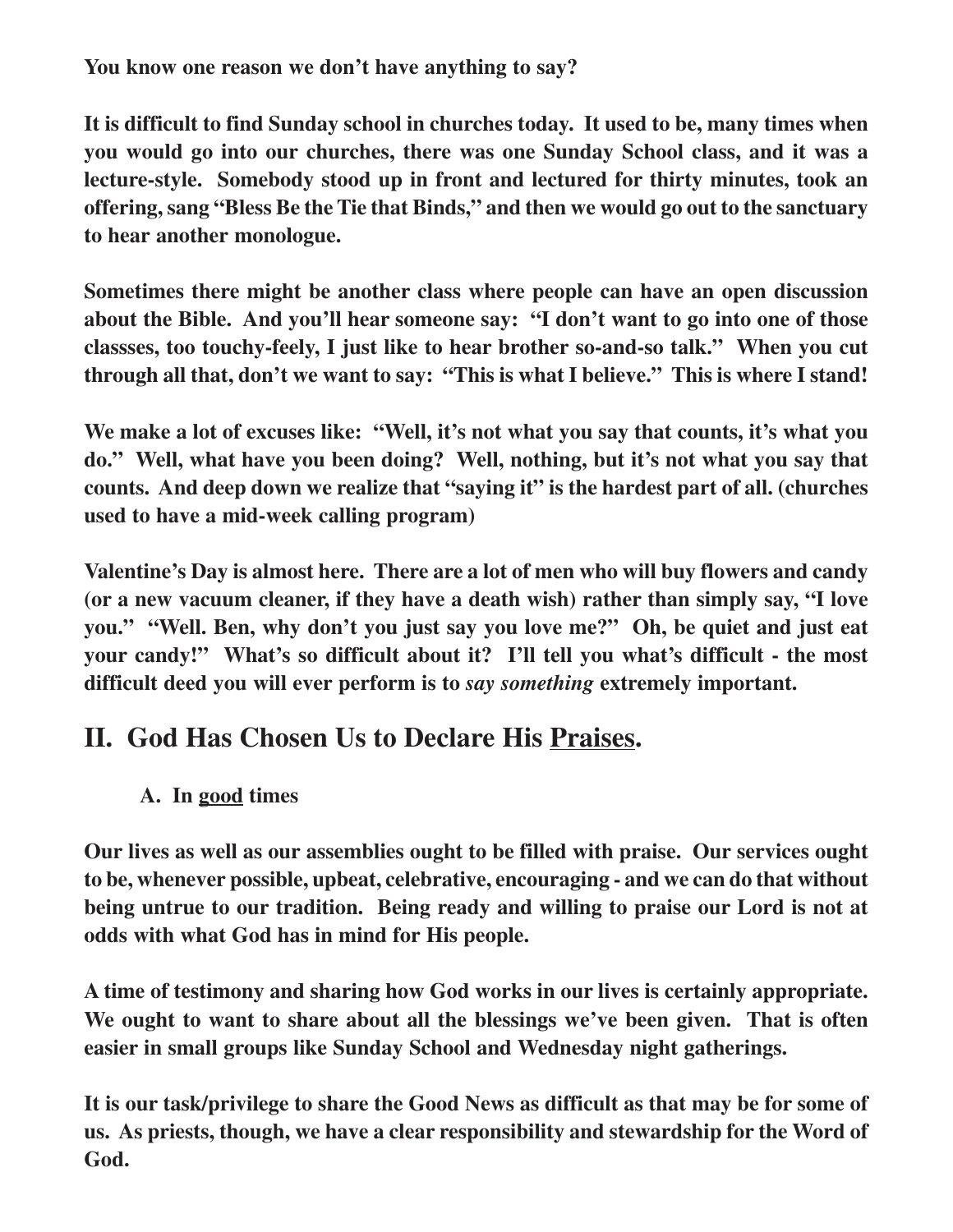**C. S. Lewis, from his** *Reflections on the Psalms***, shares with us: "It is not out of compliment that lovers keep on telling one another how beautiful they are; the delight is incomplete till it is expressed. It is frustrating to have discovered a new author and not be able to tell anyone how good he is; to come suddenly, at the turn of the road, upon some mountain valley of unexpected grandeur and then to have to keep silent because the people with you care for it no more than a tin can in the ditch; to hear a good joke and find no one to share it with."**

**The Psalms are good at expressing what we sometimes struggle to say: Psalm 9:14 ESV 14 that I may recount all your praises, that in the gates of the daughter of Zion I may rejoice in your salvation.**

**Psalm 71:15 ESV 15 My mouth will tell of your righteous acts, of your deeds of salvation all the day, for their number is past my knowledge.**

**Psalm 73:28 ESV 28 But for me it is good to be near God; I have made the Lord God my refuge, that I may tell of all your works.**

**Psalm 79:13 ESV 13 But we your people, the sheep of your pasture, will give thanks to you forever; from generation to generation we will recount your praise.**

**Psalm 107:22 ESV 22 And let them offer sacrifices of thanksgiving, and tell of his deeds in songs of joy!**

**Psalm 119:13, 26 ESV <sup>13</sup> With my lips I declare all the rules of your mouth. 26 When I told of my ways, you answered me; teach me your statutes!**

**And the Psalter ends with: Psalm 150:6 ESV 6 Let everything that has breath praise the Lord! Praise the Lord!**

**God's purpose in redeeming us is not simply for our enjoyment, but that we may praise Him forever.**

**God Has Chosen Us to Declare His Praises... B. In bad times**

**Illus. Jack from Midland singing "I believe in God"**

**Illus. The Hall Family in Eden, NC Margaret has lost three children (Pete, Kim, Scott) and then her husband, Ken. She's not a great singer at 90+, but she still will tell you about her savior and Friend, Jesus.**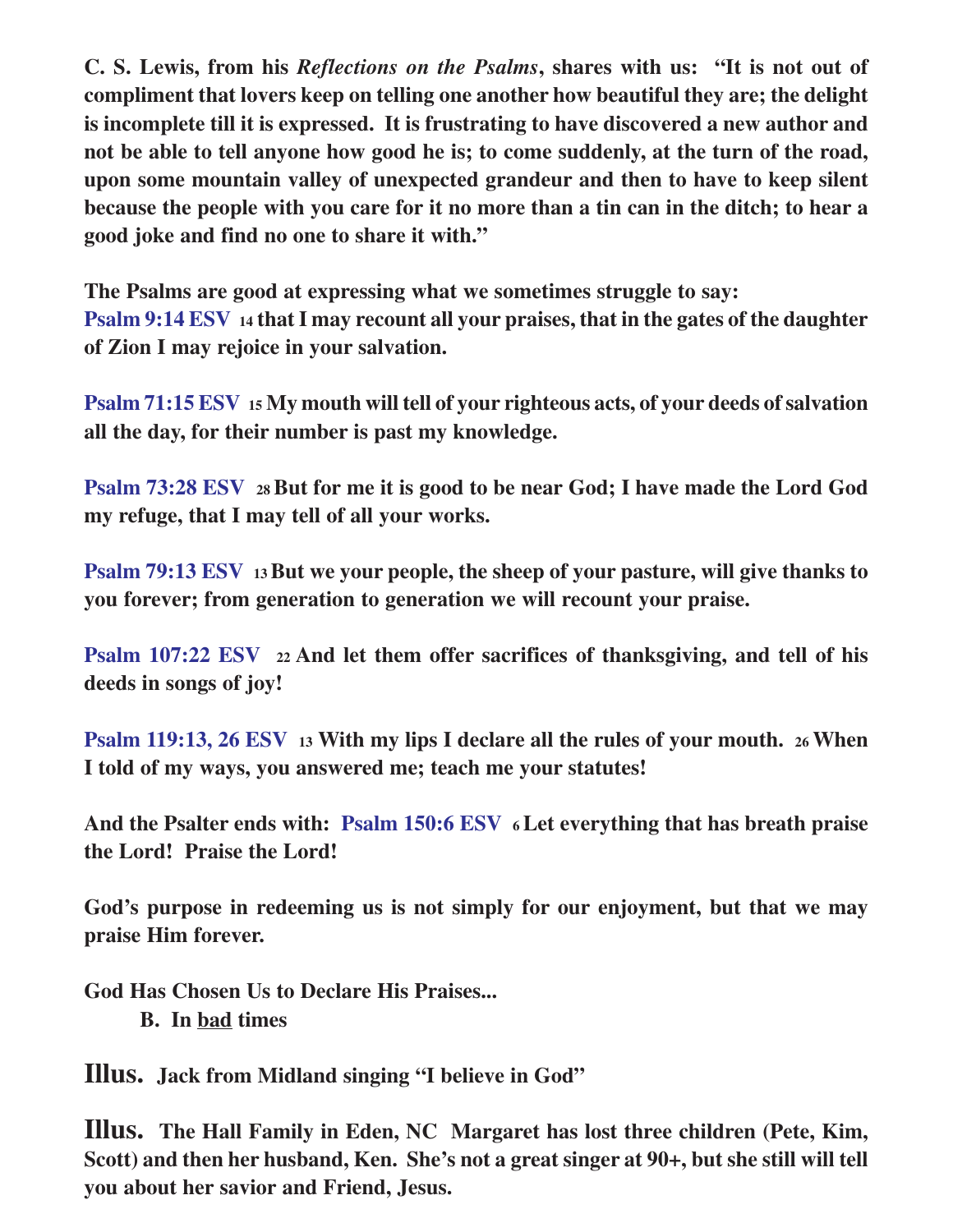**The people who have made the biggest impression on me have been those who in tremendous pain and loss could still voice their faith in God, and maintain a joyful faith in spite of everything.**

## **III. God Has Chosen Us to Respond to His Mercy.**

**A. To abstain from sinful desires (we're at war down here).**

**Christians living in an unbelieving, secular society must try to avoid sinful desires and maintain lives that are a good example for others to follow. This is so unbelievers can be saved and have God glorified. There is no reason why this strategy would not work in every church - if it were implemented (Grudem,** *I Peter***, p. 117).**

**Paul's advice to the Romans (the Church) was: Romans 12:21 ESV <sup>21</sup>Do not be overcome by evil, but overcome evil with good.**

**Peter starts with the assumption that the first and most immediate conflict is with the believer. That is, between the natural impulses toward survival and acceptance and the believer's new life that has been focused on God.**

**Paul told us of his struggles between the flesh and the Spirit. He does not do what he knows he should do and does things he knows he should not do (Romans 7:21ff). Sound familiar? But thanks be to God for His being rich in mercy and his readiness to forgive as we get wounded in the battle.**

**One way to respond to God's mercy is:**

**B. To be good**

**This is primarily not for selfish reasons, i.e., just so I can be saved, but also so others might be attracted to Jesus as well.**

**It is Jesus who makes all the difference in our living. Living hope, living stones can only be produced by a LIVING GOD. Water, bread and wine take on a new significance in the hands of our Living God.**

**Even disobedience and death are no match for a living God. He is able to forgive and resurrect us to new life. He is able to do much more than we can both ask or imagine.**

**As God's priests we dare not live our lives in some monastic order, tucked away from the world, taking vows of silence. We need to be both seen and heard to display a credible witness for the Truth.**